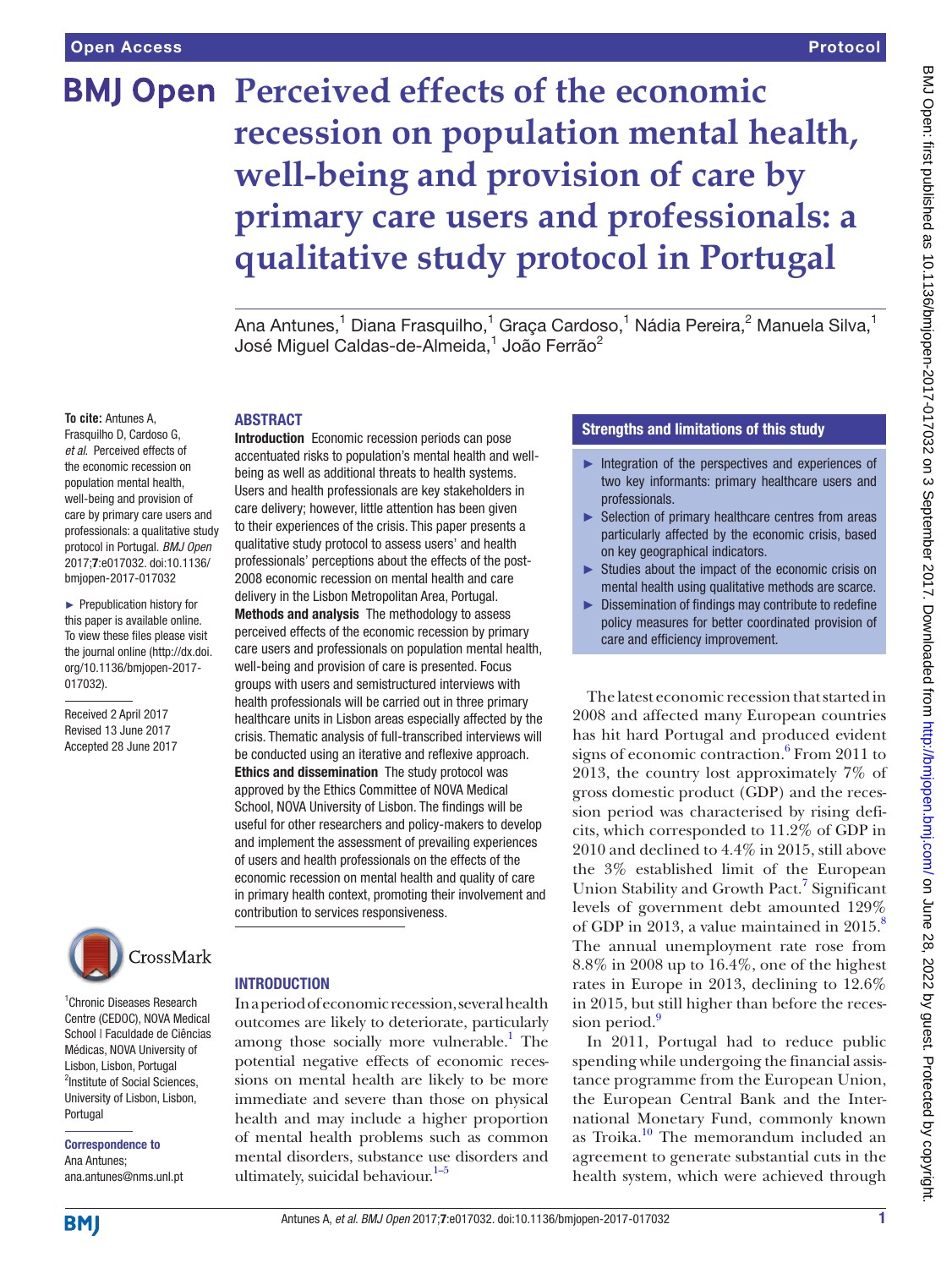multiple ways, such as freezing or reducing salaries of health professionals and staff, reducing existing staff and new hiring, increasing the number of patients per general practitioner (GP) and reducing the amount paid for overtime work, as well as measures to reduce demand of care by increasing copayments. Nevertheless, broad copayment exemptions in healthcare delivery, based on several criteria such as economic deprivation, unemployment and other vulnerable groups, may have reduced the impact of this measure. $611$ 

The economic recession, through its poor macroeconomic outlook and impact on the economic, social and health system, is likely to have led to a deterioration of the mental health of the Portuguese population. Studies in other Southern European countries indicate that changes in socioeconomic conditions, such as economic hardship, job insecurity and unemployment have a detrimental effect on mental health.<sup>5 12–16</sup> At the health system level, the additional pressures due to cuts in public funding are likely to endanger the health system performance, affecting both demand (eg, out-of-pocket payments) and provision of care (eg, cuts in human resources).<sup>[11 17](#page-5-4)</sup> Therefore, despite increasing needs, the economic crisis may exacerbate existing problems and add new ones to the health systems, creating additional challenges to the provision of care.<sup>[18](#page-5-5)</sup>

It is important to acknowledge that the consequences of the economic crisis are likely to vary across countries, with health system responses reflecting differences in context, economic situation, type of welfare state and policy choices. Therefore, to design appropriate policy recommendations, the specificity of each country and of its responses to the economic crisis must be previously assessed[.17](#page-5-6)

Portugal, one of the European countries most affected by the economic crisis and subsequent implementation of austerity measures, has received proportionally less attention regarding its population mental health and well-being consequences when compared with other European countries[.6](#page-4-1) For instance, in a recent systematic review of the evidence on the health outcomes during the economic crisis in Europe, no studies conducted in Portugal were included[.5](#page-4-2) This is particularly important considering that Portugal had already one of the highest prevalence rates of mental disorders in Europe, with a 22.9% prevalence of any 12-month mental disorders before the recession.<sup>19</sup> This scenario may have been further deteriorated by changes in healthcare-seeking behaviour and healthcare delivery due to problems such as impoverishment, increased out-of-pocket payments in public services and fear of unemployment as a result of sick leave or time spent in healthcare.<sup>11</sup> Research on this subject is increasingly relevant, due to the need to evaluate the specific needs of the Portuguese context that will support appropriate policy responses aiming at ameliorating the potential rise of health and social inequalities in the population.

In the context of the Portuguese National Health Service, primary healthcare professionals have a crucial

role as gatekeepers of the health system. Therefore, it is a key action to continually promote primary healthcare as the first line of the health system to provide care for mental health problems by ensuring access and quality of care, as well as by guaranteeing adequate cooperation between primary care and specialised mental health services. $20$  Thus, giving voice to users and health professionals is imperative to better understand the economic crisis consequences and plan initiatives to improve responsiveness of services, quality of care and overall systems efficiency and effectiveness.[21](#page-5-9) Users and health professionals are major stakeholders in care delivery; however, so far qualitative evidence of users and professionals' experiences as result of economic recession are very scarce and almost non-existent focusing mental health, with exception of two qualitative studies conducted in Spain with health professionals.<sup>22</sup>  $^{23}$  To our knowledge, this is the first qualitative study to explore the effects of the current economic recession on mental health of the population and on the health system, through the perceived experiences of both users and primary healthcare professionals, which may contribute to the design of innovative policies addressing the health and social impacts of the economic recession.

## Methods and analysis **Aims and objectives**

The current study will be conducted under the scope of the Mental Health Crisis Impact Study—MH Crisis Impact, which benefits from a grant from the Public Health Initiatives Programme (PT06), financed by EEA Grants Financial Mechanism 2009–2014. The objective of this study is twofold: (1) to follow-up participants of the World Mental Health Survey Initiative Portugal carried out in  $2008^{19}$  <sup>24</sup> and compare epidemiological data on mental health disorders, their determinants and use of services, before and after the economic crisis; (2) to explore users' and primary care health professionals' perceptions on the impact of the economic recession on mental health of the population and on primary care and mental healthcare delivery. This study protocol presents the qualitative study designed to fulfil the second objective, which will complement the quantitative data obtained through the epidemiological survey, to provide a comprehensive assessment of the impact of the economic crisis.

## Study design and setting

Given the exploratory nature of this research study, different qualitative methods were considered to determine the best data collection procedure to address the study aims. The research team decided that the best methods were interaction with users in a group setting (focus group interviews) and direct interaction with professionals on a one to one basis through semistructured interviews. Focus groups were considered the adequate data collection methods among users due to the need to obtain a diverse array of perspectives and given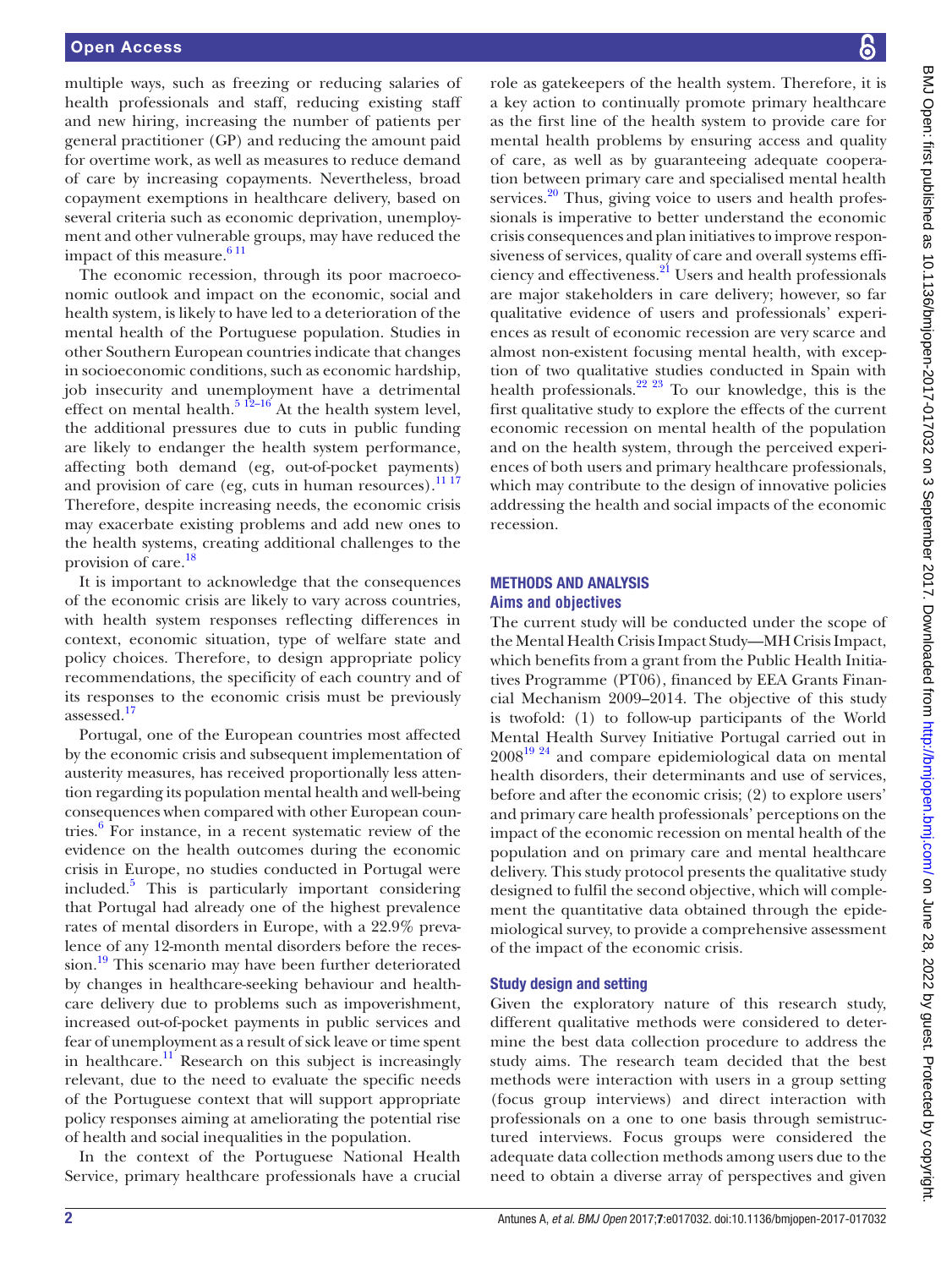the interest in the comparisons made by the participants between their experiences. The decision to conduct semistructured interviews was made after consulting with healthcare professionals, who referred they might not feel fully comfortable sharing their honest opinion in the presence of other colleagues.

Primary healthcare centres were found to be the best setting for data collection. These are proximity units, where local communities go to address their primary healthcare needs. A geographical delimitation based on an evaluation of the municipalities more affected by the crisis $^{25}$  and the socioeconomic typology of the Lisbon Metropolitan Area<sup>[26](#page-5-12)</sup> were considered in order to select primary healthcare units in areas of higher probability of economic recession impact. Three case studies were selected: a suburban area located in an old industrial metropolitan axis (Póvoa Santa Iria UCSP); a suburban area located in a recent metropolitan expansion axis, which is largely occupied by semiskilled and unskilled services and industry workers (São Marcos USF) and a consolidated urban area where there is a mix of middle class neighbourhoods and social housing (Olivais USCP) ([table](#page-2-0) 1).

Two existing types of primary healthcare units were considered for the purpose: personalised Healthcare centres (UCSPs) and family health units (USFs). It is important to point out some aspects of the organisation of the primary healthcare service. In 2005, a comprehensive reform was initiated to increase the accessibility, quality and efficiency of primary care services and to improve quality and satisfaction of both users and professionals. $27$  This reform led to the creation of groups of health centres to aggregate and improve the management of resources and structures, which are responsible to ensure the provision of primary care to the population of specific geographic

regions[.24](#page-5-14) USFs are constituted by small and interdisciplinary public primary healthcare teams that provide individual and family healthcare with organisational, functional and technical autonomy. $27 \frac{28}{10}$  UCSPs have a similar size than USFs, with multiprofessional teams as well, providing personalised access to care. $27$  The two types of units differ by management model. In comparison with UCSPs, USFs are autonomous in their action plans, make use of professionals' participation in management, and have a financial incentive scheme associated with the activity. In relation to access, the ratio of users to family doctor is higher in the model USF; however, if all enrolled users are considered, and not only those who have a family doctor, there are more users enrolled per doctor in the UCSP. $29$  At the moment, the study was approved in Póvoa Santa Iria UCSP and São Marcos USF and conditionally approved in Olivais USCP.

### **Participants**

The study will be presented by the research team to the board of each primary healthcare centre. A chosen delegate from the board of the primary care centre will be appointed as the key contact with the research team.

The semistructured interviews with health professionals and focus group interviews with users will be conducted together with sociodemographic surveys. The following characteristics will be considered as inclusion criteria of participants: being at least 18 years old, having the ability to understand and communicate in Portuguese and being a user or professional at that healthcare centre.

### Health professionals

All health professionals (eg, medical doctors, nurses, social workers, psychologists) will be contacted personally by the delegate of the collaborating primary healthcare centre for the study to be presented to them and, in case of agreement,

<span id="page-2-0"></span>

| Primary care units considered for study<br>Table 1 |                                       |                      |                |  |
|----------------------------------------------------|---------------------------------------|----------------------|----------------|--|
| Primary healthcare units                           |                                       |                      |                |  |
|                                                    | Póvoa Santa Iria UCSP*                | São Marcos USF†      | Olivais UCSP*  |  |
| Geographic coverage                                |                                       |                      |                |  |
| Civil parish                                       | Póvoa de Santa Iria and Forte da Casa | Cacém and São Marcos | Olivais        |  |
| Municipality                                       | Vila Franca de Xira                   | Sintra               | Lisbon         |  |
| Region                                             | <b>LMA</b>                            | <b>LMA</b>           | <b>LMA</b>     |  |
| Primary healthcare centre characteristics          |                                       |                      |                |  |
| <b>Typology</b>                                    | <b>UCSP</b>                           | USF (B)              | <b>UCSP</b>    |  |
| <b>ACES</b>                                        | Estuário do Tejo                      | Sintra               | Lisboa Central |  |
| Population (users)                                 | 26.483                                | 13.306               | 17.657         |  |
| No of doctors                                      |                                       |                      | 6              |  |
| No of nurses                                       | 11                                    | 6                    | 10             |  |
| No of technical/operational assistants             | 9                                     | 5                    | 5              |  |
|                                                    |                                       |                      |                |  |

\*Data from 2016.

†Data from 2014.

ACES, Aggregation of Health Centres (Agrupamento de Centros de Saúde); LMA, Lisbon Metropolitan Area; USF, family health unit; UCSP, personalised Healthcare centre.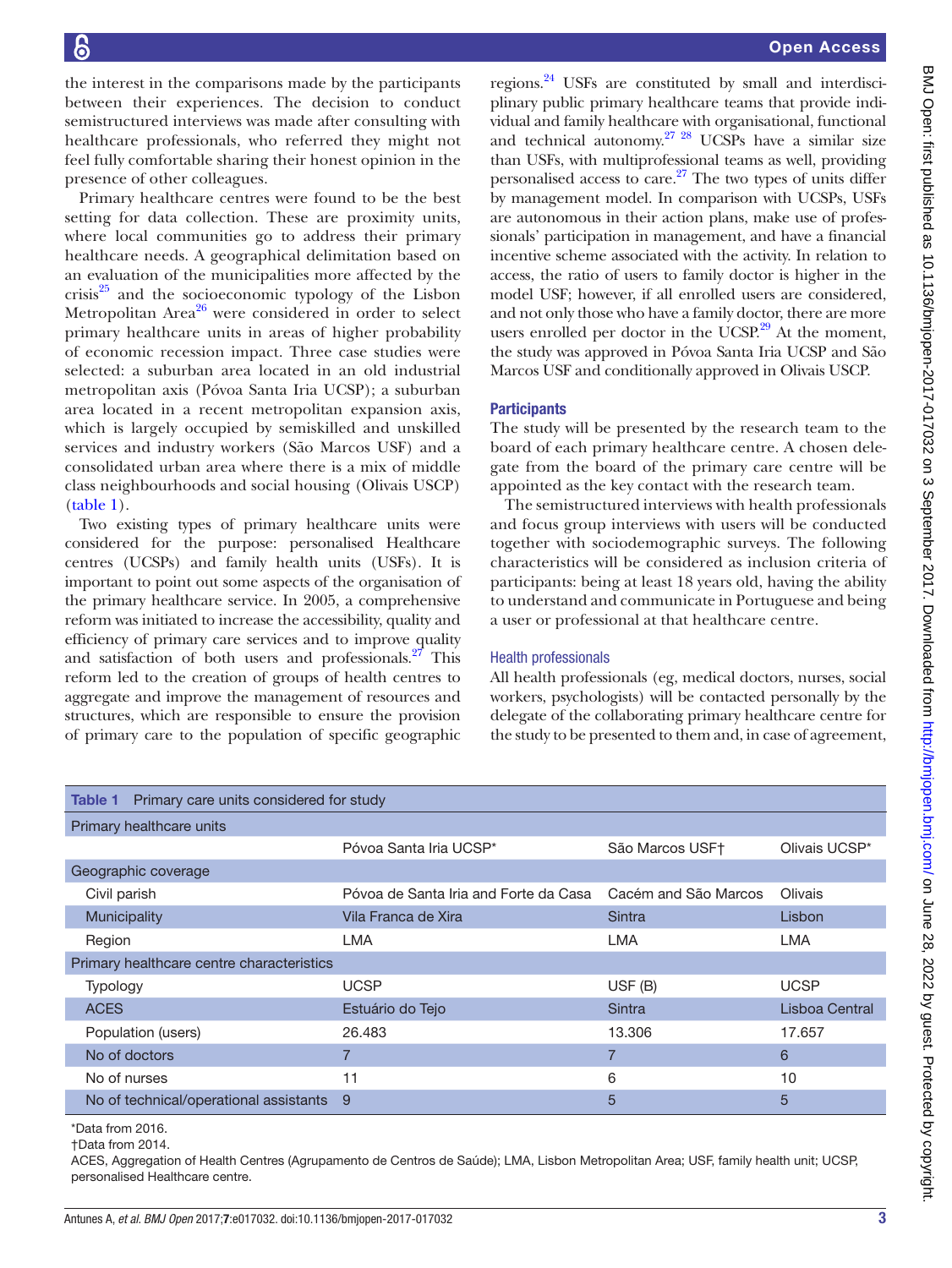<span id="page-3-0"></span>

| <b>Table 2</b> Users' focus groups topic guide                     |                                                                                                                    |  |
|--------------------------------------------------------------------|--------------------------------------------------------------------------------------------------------------------|--|
| <b>Broad topics</b>                                                | <b>Specific topics</b>                                                                                             |  |
| Recession-related<br>risk factors for<br>mental health<br>problems | Employment, family, economic, social,<br>lifestyle and health areas                                                |  |
| Changes in mental<br>health and well-<br>being                     | Perceived increase in psychological<br>distress and its impacts on daily life                                      |  |
| Help-seeking<br>behaviours                                         | At ease to seek for help for mental<br>health problems; If positive, where and<br>who                              |  |
| Health provision                                                   | Satisfaction with healthcare solutions;<br>perceived changes in health provision<br>during the economic crisis     |  |
| Proposed<br>solutions                                              | Proposed measures to alleviate the<br>impact of the economic crisis in daily<br>life, mental health and well-being |  |

to participate in the semistructured interviews. The delegate will also be responsible to direct the health professionals to the research team during data collection.

#### Users

A convenience sample of users will be recruited by the delegate of the primary healthcare centre or their GP, who will reiterate that participation is voluntary. In case of agreement, the telephone contacts will be provided to the research team to confirm the attendance of the participants in the day of the focus group. Participants may also be recruited in the waiting room during the day of the focus group by the delegate or by members of the research team.

#### Data collection procedures

The interviews will cover broad themes around the perceived effects of the economic recession on mental

<span id="page-3-1"></span>

| <b>Table 3</b> Semistructured interviews topic guide with health<br>professionals    |                                                                                                                                                                                                                                  |  |
|--------------------------------------------------------------------------------------|----------------------------------------------------------------------------------------------------------------------------------------------------------------------------------------------------------------------------------|--|
| <b>Broad topics</b>                                                                  | <b>Specific topics</b>                                                                                                                                                                                                           |  |
| Impact of the<br>economic crisis<br>in population<br>mental health<br>and well-being | Fluctuations in number of patients<br>resorting to primary care; changes<br>in health complaints; mental health<br>problems; prescription of psychotropic<br>medication: users' social and economic<br>complaints from the users |  |
| Access to and<br>quality of care                                                     | Perceived changes in access and<br>quality of care at local and national level;<br>introduction of copayments; short-term<br>and long-term impacts of austerity<br>measures; changes in user's satisfaction                      |  |
| Proposed<br>solutions                                                                | Proposed policy measures to improve<br>population mental health, well-being and<br>access to and quality of care during the<br>economic crisis                                                                                   |  |

health and well-being of the population and also on the healthcare system.

Interviews and focus groups will take place at the healthcare centres. The topics covered by the focus groups ([table](#page-3-0) 2) were based on literature regarding the main risk factors for mental health problems during the economic crisis and barriers in services access.<sup>25 20 30</sup> This approach will enable the researchers to collect information about the patients' perceptions of the impact of the current economic crisis on their personal, occupational and family well-being, as well as information about the access and usage of healthcare services and proposed suggestions for measures to alleviate the impact of the economic crisis in daily life, mental health and well-being at the healthcare centre level and at a national level.

The health professionals' semistructured interviews will follow a protocol similar to other relevant research in the area of health systems<sup>22 23</sup> and will focus on professionals' views about the potential consequences of the economic crisis on mental health and well-being of the population, possible key determinants, their experience on its impact on the healthcare system and delivery of care, and proposed policy measures to improve healthcare delivery at local and national level during the economic crisis [\(table](#page-3-1) 3). The semistructured interview and the focus group questions have been already piloted on a selected group of respondents to assess the adequacy of research questions.

The study design was conceived taken into consideration the recommended principles of data saturation, which indicate that the number of focus groups necessary to reach thematic saturation may vary from three to five, which, however, does not constitute a standard.<sup>[31](#page-5-16)</sup> Concerning health professionals, given the differences in professional backgrounds among the participants, interviews are planned to be carried out until thematic saturation is reached. Thematic saturation is considered when new concepts and themes no longer emerge from the data. $32$ 

# Data analysis

All semistructured interviews and focus groups will be transcribed verbatim, analysed and codified. Content and thematic analysis will be conducted through an iterative and reflexive process. Findings will emerge directly from raw data, based on an inductive approach. A hermeneutic analysis of the transcripts, using constant comparison and category building procedures, will allow the researchers to identify major themes supported with *QSR NVivo* 10 Software.<sup>33</sup> An initial coding of the segments of the transcriptions, quotation by quotation, will be conducted by two independent researchers following the protocol of Stemler and collaborators.<sup>34</sup> The segments of coded text will be synthesised into categories and further grouped into recurrent or most important themes.<sup>[35 36](#page-5-20)</sup> In a first stage, focus groups and semistructured interviews will be analysed separately, through a detailed description and interpretation of the main themes. In a subsequent stage,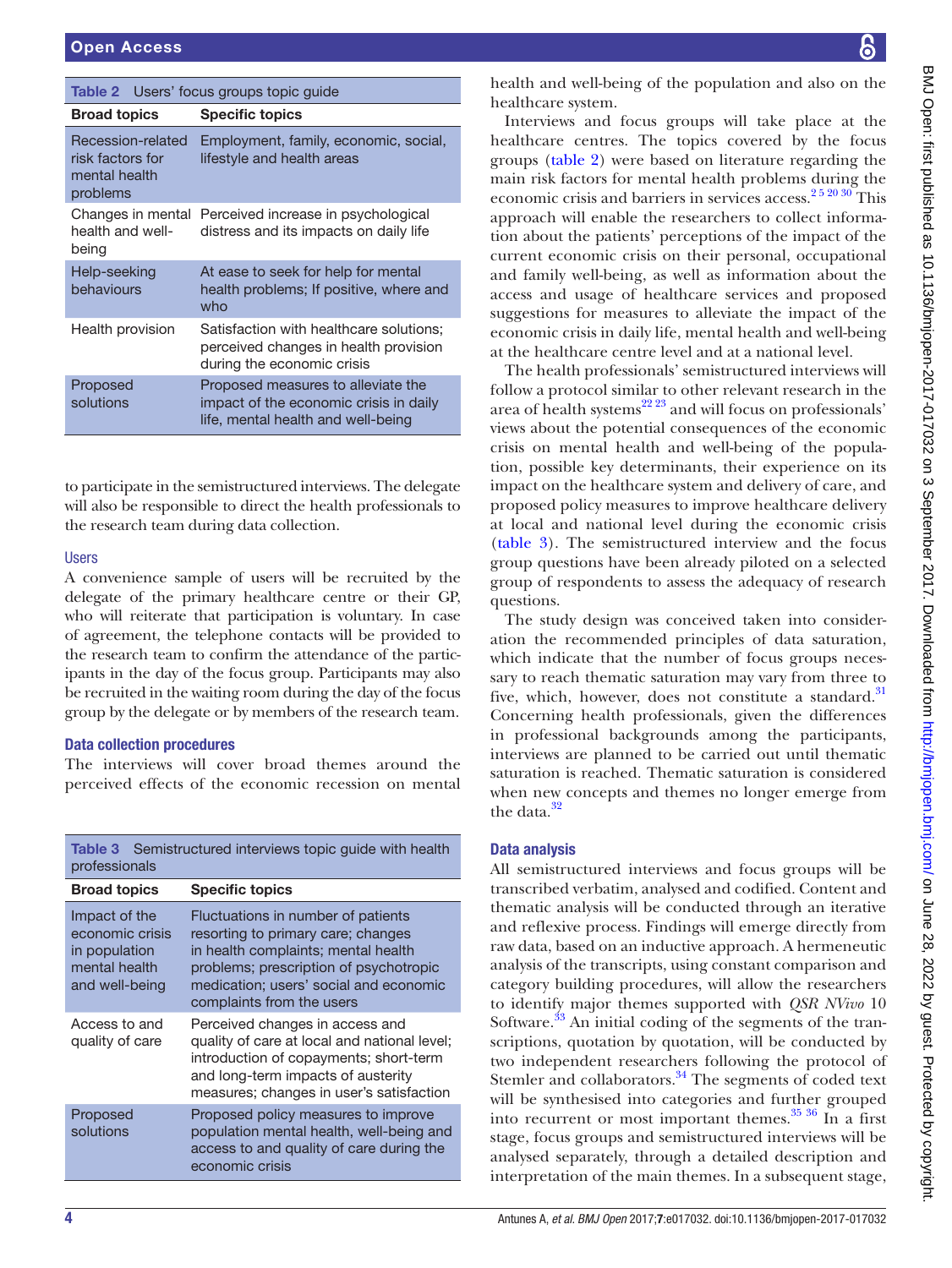comparative and relational analysis from the focus groups and semistructured interviews will be carried out, in order to identify how the perspectives of users and health professionals may converge or diverge in specific subjects. The researchers will discuss on the interpretation of the data and disagreements with a third researcher until consensus is reached. Findings will be reported following the COREQ (Consolidated Criteria for Reporting Qualitative Research) guidelines.<sup>37</sup>

#### Ethics and dissemination

The protocol of the MH Crisis Impact Study, in which this study is integrated, was approved by the Ethics Committee of the NOVA Medical School, NOVA University of Lisbon. An information sheet with a description of the study design and objectives will be presented to all participants. Each participant will be given a written informed consent for the interview recordings and collected materials. All data will be anonymous and confidential. Data protection will be ensured by separating audio records, transcripts, consents and questionnaires. Code linking data to individuals will be safely stored and only accessible to the research team. Furthermore, the transcription process and dissemination of the study will anonymise the participants as a way of protecting their identity. All study materials will be subject to strict protection and only available to the research team members.

This qualitative approach will contribute to the current knowledge of the effects of the economic crisis in Portugal on mental ill health and well-being of the population. It will also provide a better understanding to the follow-up epidemiological data on mental health disorders and use of services. The added value of this study lies on its concern with underlying values, perceptions, attitudes and behaviours related to mental health and usage of healthcare delivery of users and health professionals in the specific context of an economic recession, in suburban geographical areas particularly affected by its consequences. Rigorous standards of qualitative research, namely credibility, dependability, confirmability and transferability, will ensure that the findings obtained are consistent with the methods of the interpretivist paradigm and its information sources. $36$  The limitations of the present study are related to the research method itself, since the findings cannot be extrapolated to other contexts. Another potential limitation anticipated by the researchers is the possibility of over-representation of certain groups, such as retired or unemployed people, which are more likely to participate in the focus groups. Furthermore, by focusing on primary healthcare users and professionals, the scope of this study does not allow to fully assess the impact of the economic crisis in the health system, in matters such as the perspectives of mental health professionals towards the provision of specialised mental health services during the economic crisis.

The combined perspectives of users (subjects and objects to which care is administered) and health

professionals, ensures that all views may contribute to help redefining policy measures for better coordinated provision of care and efficiency improvement.<sup>38</sup> The results will be published in international and national peer-reviewed journals and presented in international conferences. Furthermore, the results will be disseminated nationally in seminars directed to the general public, students and policy-makers in the health and social sectors and will contribute to the development of policy recommendations, under the objectives of the MH Crisis Impact Study.

In conclusion, this qualitative study will allow us to shed light on social and economic processes associated with perceptions of health, well-being and use of services during the economic crisis. Thus, it will provide an innovative contribution for policy measures, both place based and nationally, to properly address the consequences of the economic recession in Portugal.

Acknowledgements The authors thank Dr Luís Pisco from ARS-LVT, Dr Carla Abril from USCP Póva de Santa Iria, Dr Jorge Caixinhas from USF São Marcos, Dr Paula Broeiro from USCP Olivais and Dr Bruno Heleno from NOVA Medical School. Thanks are extended to all members of the MH Crisis Impact Study.

Contributors AA and DF conceptualised the design and drafted the paper. JMC-A is the principal investigator in the MH Crisis Impact study and oversaw all activities. JF coordinated the study design and implementation. GC, NP and MS collaborated in the drafting and reviewing this manuscript. All authors revised, reviewed and approved the final paper.

Funding The present manuscript was granted by the Public Health Initiatives Programme (PT06), financed by EEA Grants Financial Mechanism 2009-2014. For further information, please visit http//www.eeagrants.gov.pt/. AA receives a grant from the Portuguese Foundation for Science and Technology (FCT), reference PD/ BD/105822/2014.

#### Patient consent Obtained.

Ethics approval Ethics Committee of the NOVA Medical School, NOVA University of Lisbon.

Provenance and peer review Not commissioned; externally peer reviewed.

Open Access This is an Open Access article distributed in accordance with the Creative Commons Attribution Non Commercial (CC BY-NC 4.0) license, which permits others to distribute, remix, adapt, build upon this work non-commercially, and license their derivative works on different terms, provided the original work is properly cited and the use is non-commercial. See: [http://creativecommons.org/](http://creativecommons.org/licenses/by-nc/4.0/) [licenses/by-nc/4.0/](http://creativecommons.org/licenses/by-nc/4.0/)

© Article author(s) (or their employer(s) unless otherwise stated in the text of the article) 2017. All rights reserved. No commercial use is permitted unless otherwise expressly granted.

#### **REFERENCES**

- <span id="page-4-0"></span>1. Marmot M, Bloomer E, Goldblatt P. The Role of Social Determinants in Tackling Health Objectives in a Context of Economic Crisis. *[Public](http://dx.doi.org/10.1007/BF03391694)  [Health Rev](http://dx.doi.org/10.1007/BF03391694)* 2013;35:1–24.
- <span id="page-4-3"></span>2. Frasquilho D, Matos MG, Salonna F, *et al*. Mental health outcomes in times of economic recession: a systematic literature review. *[BMC](http://dx.doi.org/10.1186/s12889-016-2720-y)  [Public Health](http://dx.doi.org/10.1186/s12889-016-2720-y)* 2016;16:115.
- 3. Marmot M, Allen J, Bell R, *et al*. WHO European review of social determinants of health and the health divide. *[Lancet](http://dx.doi.org/10.1016/S0140-6736(12)61228-8)* 2012;380:1011–29.
- 4. World Health Organization. *Impact of economic crisis on mental health*. Copenhagen: World Health Organization Regional Office for Europe, 2011.
- <span id="page-4-2"></span>5. Parmar D, Stavropoulou C, Ioannidis JP. Health outcomes during the 2008 financial crisis in Europe: systematic literature review. *[BMJ](http://dx.doi.org/10.1136/bmj.i4588)* 2016;354:i4588.
- <span id="page-4-1"></span>6. Legido-Quigley H, Karanikolos M, Hernandez-Plaza S, *et al*. Effects of the financial crisis and Troika austerity measures on health and health care access in Portugal. *[Health Policy](http://dx.doi.org/10.1016/j.healthpol.2016.04.009)* 2016;120:833–9.